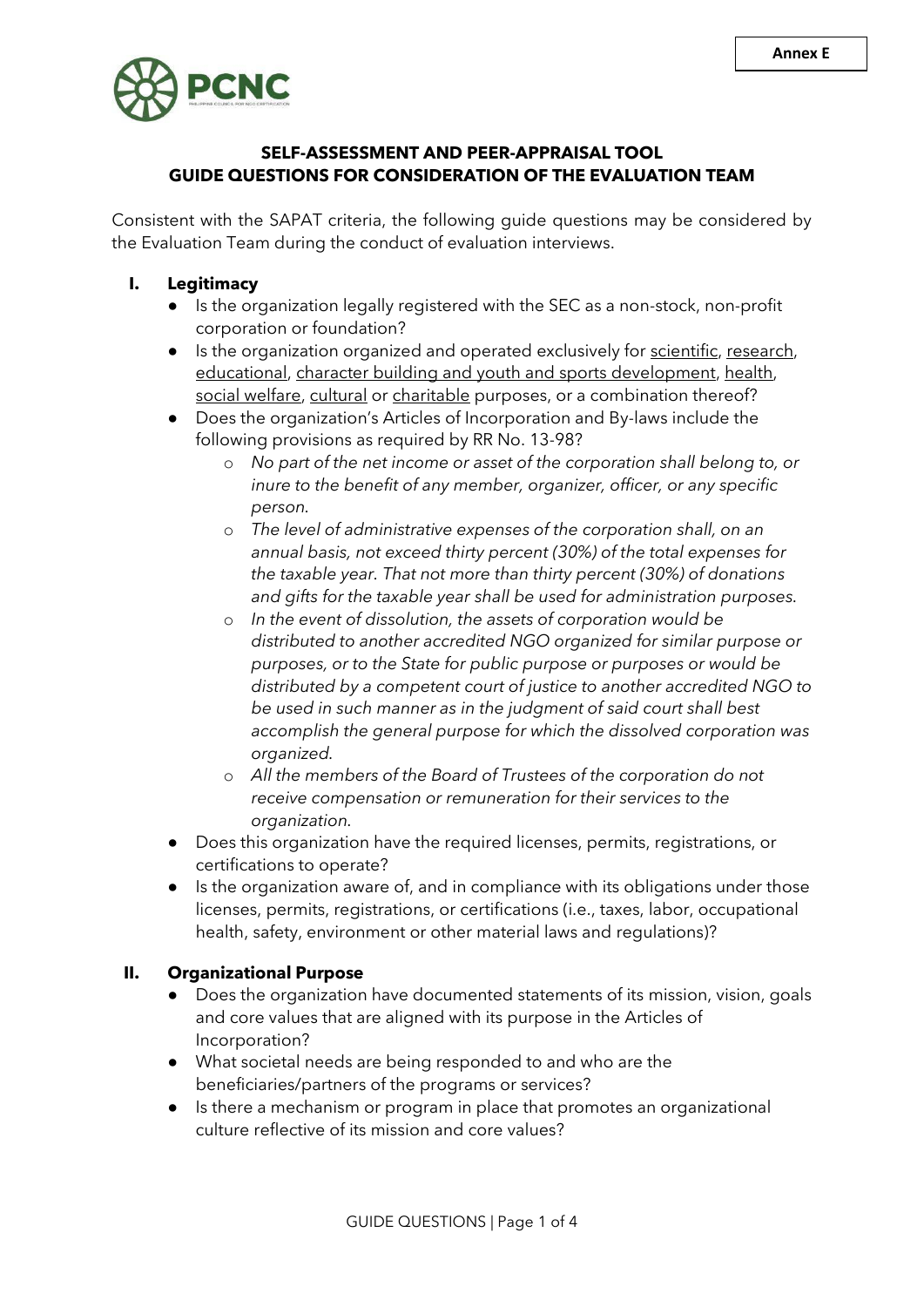

## **III. Governance and Leadership**

- Does the board have clearly defined roles and responsibilities and an understanding of its key functions?
- What is the composition of the board? How are the trustees selected/elected?
- Does the board have an independent trustee (if corporate foundation, family foundation, or NGO/foundation operated by religious congregation)? *(An independent trustee is one who is not employed in any capacity by the NGO/Foundation or its affiliate corporation, or a member of the family or religious congregation.)*
- Is the term limit of board members defined, reasonable and documented?
- Are board members and officers elected/appointed/removed in accordance with applicable laws and approved, written procedures?
- Are the board members actively engaged in direction-setting, strategic planning, program development, and policy formulation?
- Is there an established organizational performance management system that is being monitored by the board?
- Does the organization require integrity, ethical behavior, and transparency of its board?
- Does the organization have fiduciary risk controls covering board members, officers and employees?

### **IV. Program/Operations Management**

- Are the organization's programs or services aligned with its mission and purpose?
- Are the organization's programs or services responsive to the needs of the target beneficiaries/partners?
- How are assumptions and risks considered in the design of programs or services?
- How are partners/beneficiaries engaged in the identification, design, implementation and monitoring of programs or services?
- Does the organization have policies and procedures in place for the conduct of due diligence for its donors, partners and beneficiaries?
- Does the organization have a well-documented project management or service delivery system?
- Does the organization have a program/service monitoring and reporting system in place? How regularly does the organization monitor progress on projects?
- Does the organization evaluate its programs/services? If so, how does it utilize the results of such evaluation?

#### **V. Collaboration**

- Does the organization participate in local or national coalition-building or collective efforts to address development issues?
- Are the organization's programs or services contributing to local, national or global development priorities?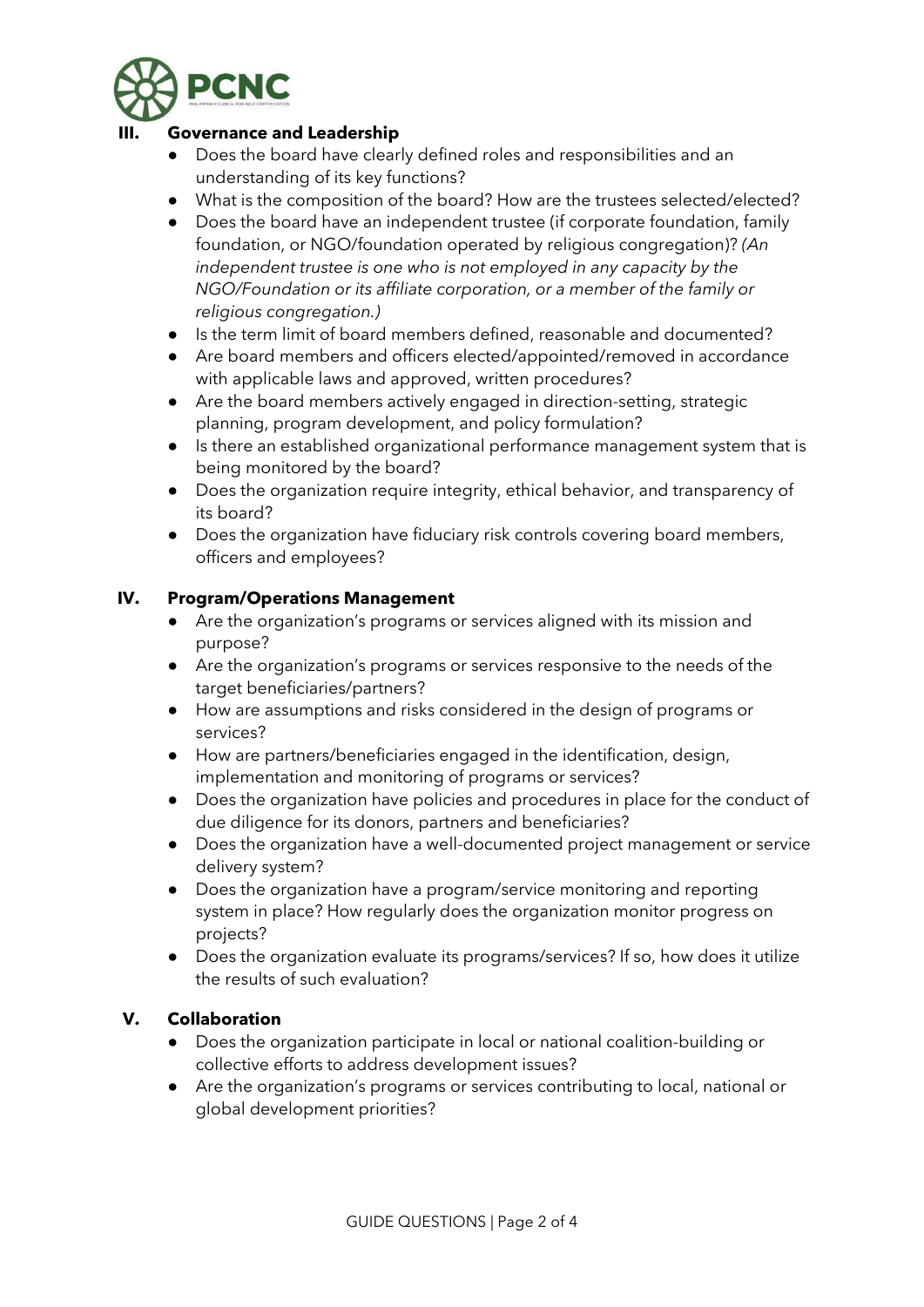

### **VI. Administration**

- Does the organization have a documented organizational design that is appropriate for its modus operandi?
- Does the organization have a documented administrative policies and procedures pertaining to human resources management, procurement, asset management, health, safety and security that meet its needs and reflect best practices?
- Are there sufficient number personnel (core employees, project staff, seconded staff, or volunteers) and skills necessary to implement programs or deliver the services?
- Does the organization have staff development plan, including leadership transition or succession plan?
- Does the organization have a written compensation and benefits policies, including retirement plan, in place that adhere to existing labor laws?
- Does the organization have written guidelines to avoid potential conflicts of interest?
- Does the organization have functional system in place for preventing, detecting, and penalizing fraud, corrupt practices or unethical behavior of its board members, officers, employees, volunteers and partners?

## **VII. Financial Management and Sustainability**

- Are books of accounts registered with the BIR and properly maintained?
- In which banks does the organization have its account(s)? Are such accounts "free and clear" of personal funds of board members, officers or employees?
- How often are bank accounts reconciled? Are bank reconciliations reviewed and approved by responsible officer?
- Does the organization have a chart of accounts and a corresponding general ledger?
- Does the organization have a reliable double-entry accounting system?
- Are financial transactions recorded on a daily basis according to accounting standards? If not, how often?
- Does the organization keep appropriate supporting documentation for accounting entries (journal vouchers, payment vouchers, receipts, invoices, other applicable documents)?
- Are all receipts properly documented by Official Receipts or Acknowledgment Receipt that are registered with BIR and are valid?
- Does the organization have a well-documented policy and system for delegation/level of authority and bank signatories appropriate for its size?
- Does the person receiving cash NOT have the authority to sign checks, reconcile bank accounts, and no access to accounting records other than cash receipts?
- Does the organization have credible financial records sufficient for internal and external audit purposes?
- Does the organization have annual audits of its accounting records? Does the organization have policies in place for closing audit findings and recommendations?